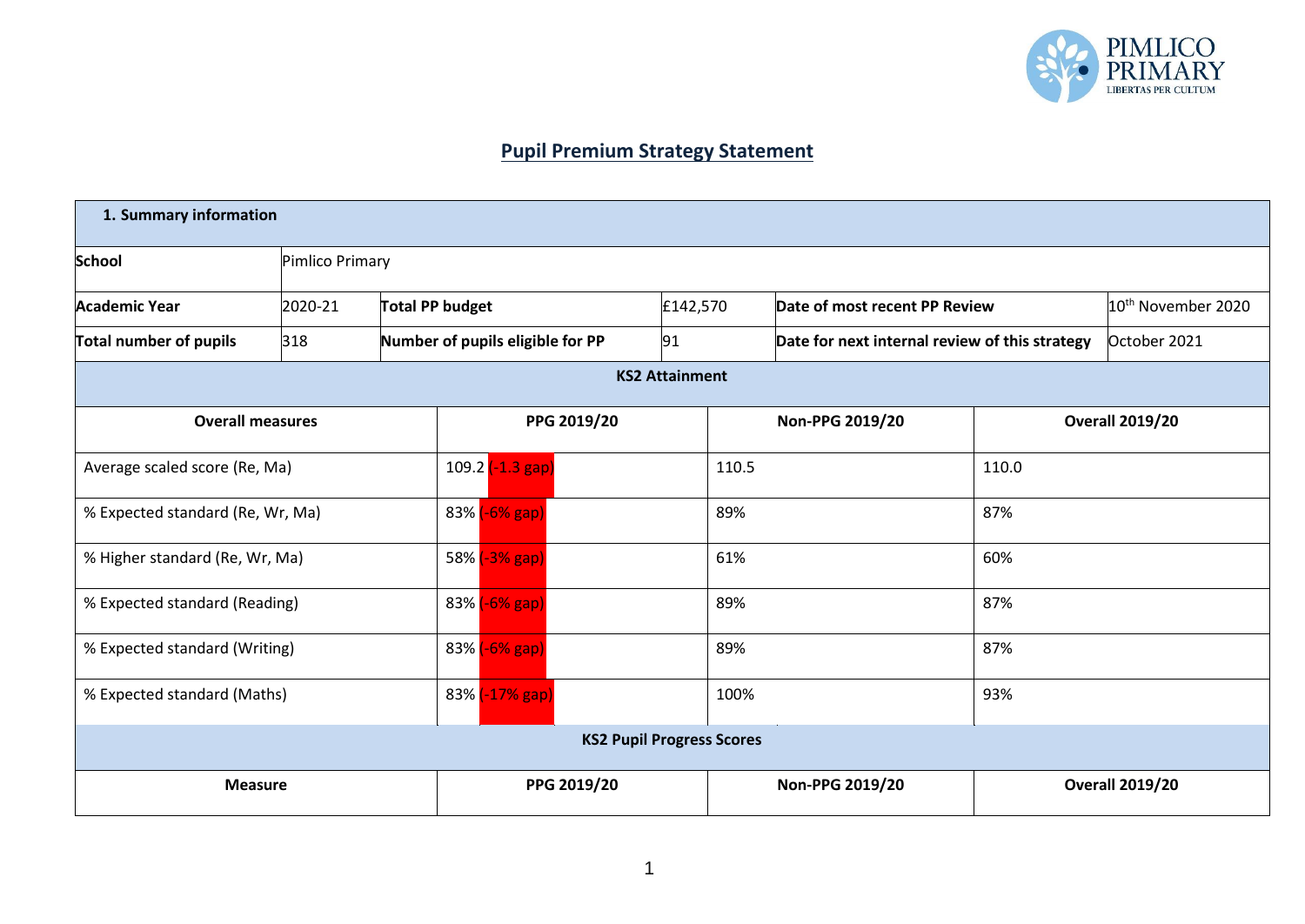

| Average scaled score (Re, Ma)    | +3.8 <mark>(+1.8 gap)</mark> | $+2.0$ | $+2.8$ |
|----------------------------------|------------------------------|--------|--------|
| % Expected standard (Re, Wr, Ma) | +11% (+11% gap)              | $-0%$  | $+5%$  |
| % Higher standard (Re, Wr, Ma)   | +44% (+8% gap)               | +36%   | 39%    |
| % Expected standard (Reading)    | +2% <mark>(+9% gap)</mark>   | $-7%$  | $-3%$  |
| % Expected standard (Writing)    | +5% <mark>(+10% gap)</mark>  | $-5%$  | $-1%$  |
| % Expected standard (Maths)      | +5% <mark>(-5% gap)</mark>   | $+10%$ | $+8%$  |

| <b>KS1 Attainment</b>            |               |                 |                            |                           |                        |                        |  |  |
|----------------------------------|---------------|-----------------|----------------------------|---------------------------|------------------------|------------------------|--|--|
| <b>Overall measures</b>          | PPG 2018/19   | Non-PPG 2018/19 | PPG 2019/20                | <b>Non-PPG</b><br>2019/20 | <b>Overall 2018-19</b> | <b>Overall 2019-20</b> |  |  |
| % Expected standard (Re, Wr, Ma) | 76% (+5% gap) | 71%             | 69% <mark>(-5% gap)</mark> | 74%                       | 72%                    | 72%                    |  |  |
| % Higher standard (Re, Wr, Ma)   | 6% (+12% gap) | 18%             | 25% <mark>(+9% gap)</mark> | 16%                       | 13%                    | 19%                    |  |  |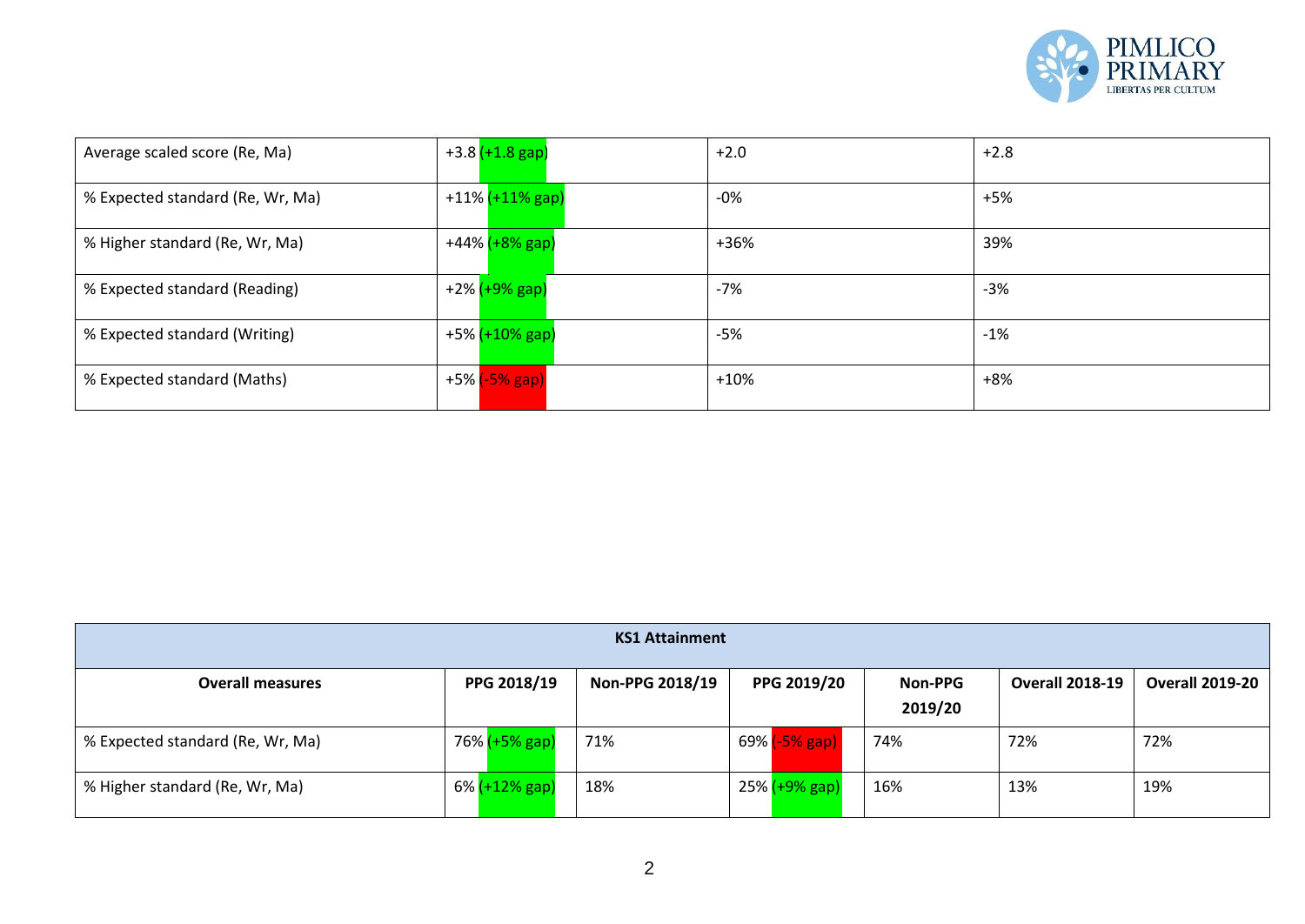

| % Expected standard (Reading)    |  | $88\%$ $(+17\%$ gap)       | 71%             | 81% (+4% gap) |                   | 77%            | 76%                    | 79%                    |  |
|----------------------------------|--|----------------------------|-----------------|---------------|-------------------|----------------|------------------------|------------------------|--|
| % Expected standard (Writing)    |  | 76% <mark>(-3% gap)</mark> | 79%             | 75% (-2% gap) |                   | 77%            | 76%                    | 77%                    |  |
| % Expected standard (Maths)      |  | 82% (0% gap)               | 82%             |               | 88% (+11% gap)    | 77%            | 80%                    | 81%                    |  |
| <b>KS1 Progress</b>              |  |                            |                 |               |                   |                |                        |                        |  |
| <b>Overall measures</b>          |  | PPG 2018/19                | Non-PPG 2018/19 | PPG 2019/20   |                   | <b>Non-PPG</b> | <b>Overall 2018-19</b> | <b>Overall 2019-20</b> |  |
|                                  |  |                            |                 |               |                   | 2019/20        |                        |                        |  |
| % Expected standard (Re, Wr, Ma) |  | $+0\%$ $(-8\%)$            | $+8%$           |               | $+6\%$ $(-5\%)$   | $+11%$         | $+5%$                  | +9%                    |  |
| % Higher standard (Re, Wr, Ma)   |  | $-3\%$ $-10\%$             | $+7%$           |               | $+13\%$ $(+11\%)$ | $+2%$          | $+3%$                  | $+6%$                  |  |
| % Expected standard (Reading)    |  | $+1\%$ $(+5\%)$            | -4%             |               | +12% (+6%)        | $+6%$          | $-2%$                  | $+8%$                  |  |
| % Expected standard (Writing)    |  | $-5\%$ $-12\%$             | $+7%$           |               | $+9\%$ $(-3\%)$   | $+12%$         | $+2%$                  | $+11%$                 |  |
| % Expected standard (Maths)      |  | $-4\%$ $(-9\%)$            | $+5%$           |               | $+11\%$ $(+10\%)$ | $+1%$          | $+1%$                  | $+5%$                  |  |

|    | 2. Barriers to future attainment (for pupils eligible for PPG)                           |  |  |  |  |  |
|----|------------------------------------------------------------------------------------------|--|--|--|--|--|
|    | In-school barriers (issues to be addressed in school, such as poor oral language skills) |  |  |  |  |  |
| А. | The complex needs of those children in receipt of Pupil Premium who have SEND            |  |  |  |  |  |
| В. | Low levels of parental engagement                                                        |  |  |  |  |  |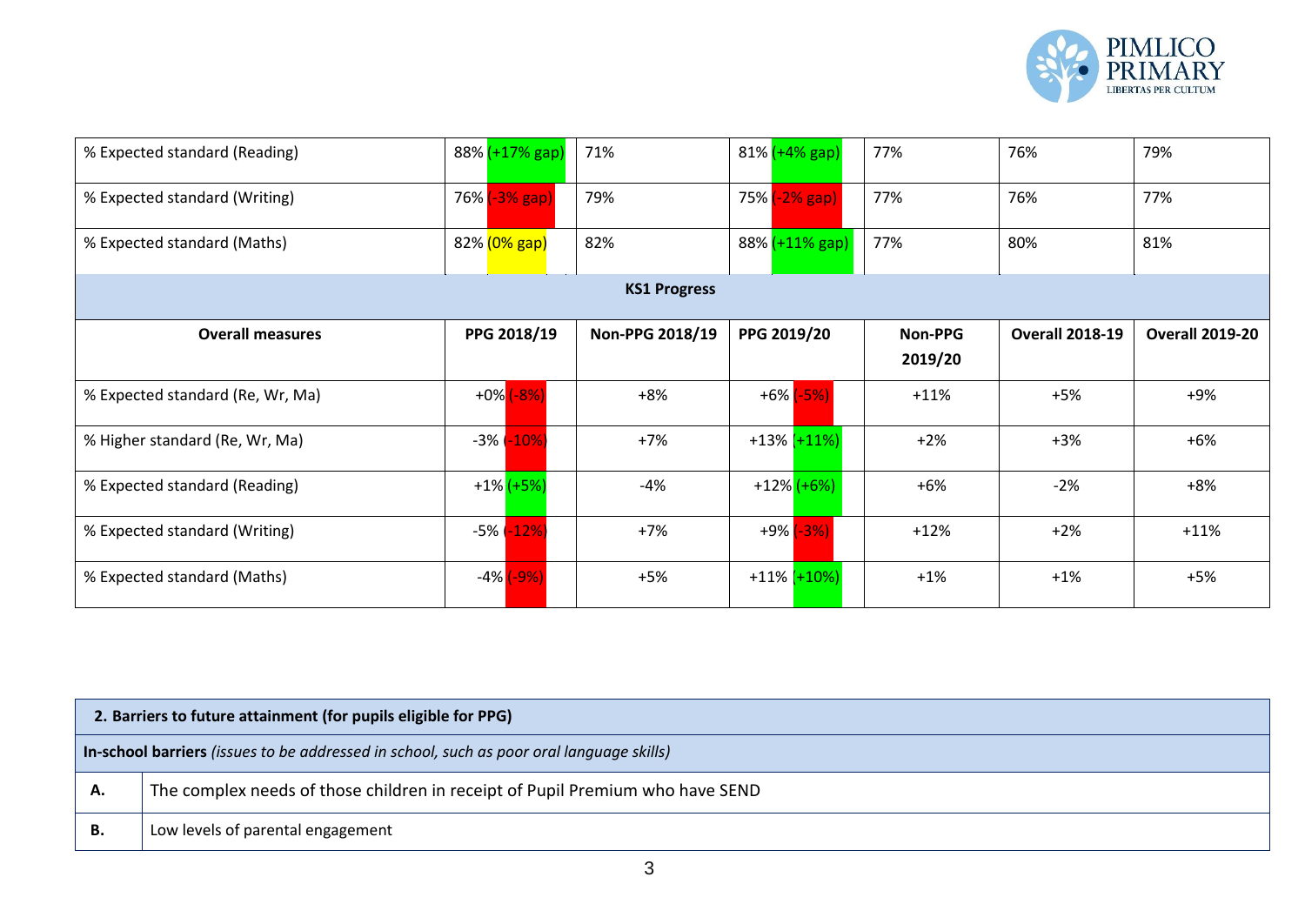

| C.           | Potential lack of high expectations for children in receipt of Pupil Premium                                                                                                            |
|--------------|-----------------------------------------------------------------------------------------------------------------------------------------------------------------------------------------|
| D.           | The impact of SEMH issues                                                                                                                                                               |
|              | <b>External Barriers</b>                                                                                                                                                                |
| E.           | Lack of routine (sleep, food, adult involvement)                                                                                                                                        |
| F.           | Family issues requiring support from social care teams                                                                                                                                  |
| G.           | Lack of enrichment experiences outside of school due to financial impediments                                                                                                           |
|              | <b>Desired Outcomes</b>                                                                                                                                                                 |
| Α.           | To address the COVID-19 disadvantage gap                                                                                                                                                |
| B            | At KS1 and KS2, to improve the attainment of PPG students in reading, writing and maths, narrowing the gap between PPG and non PPG students.                                            |
| $\mathsf{C}$ | At KS2, to improve the progress of PPG students in maths                                                                                                                                |
| D.           | At KS1, to improve the progress and attainment of PPG students in writing                                                                                                               |
| E.           | All children eligible for pupil premium will be settled and secure in school, they will have their emotional needs met and will be happy and ready to engage                            |
| F.           | To improve the overall attendance, punctuality and persistent absence for PPG children.                                                                                                 |
| G.           | All children who are eligible for pupil premium will be supported to engage in a wide range of enrichment opportunities and financial support will be<br>provided to ensure engagement. |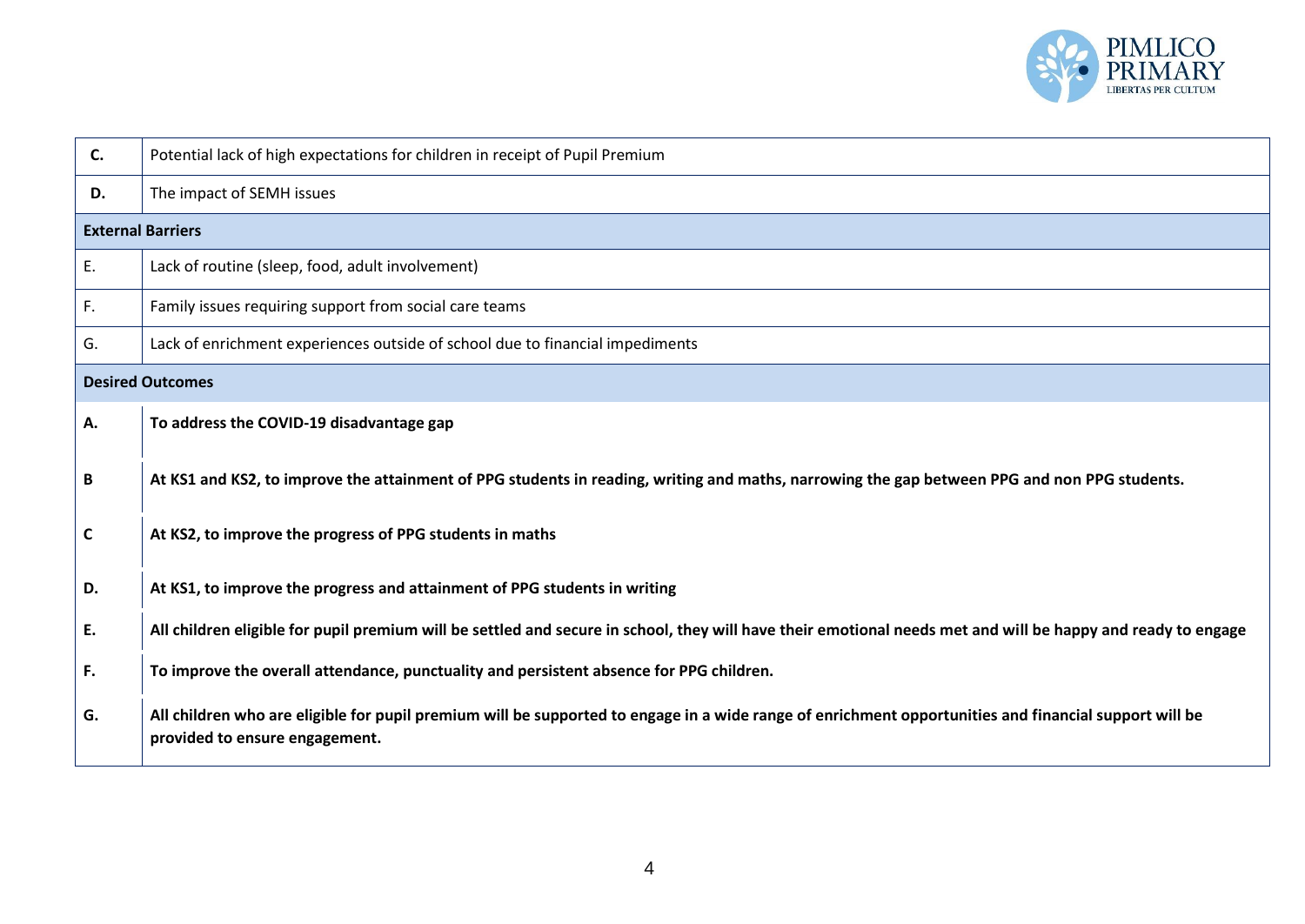

| 3. Planned expenditure                      |                                                                                                                                                                                                                           |           |                                                                                                                                                                                        |                                                                                                                                                          |                                        |                                                                                                               |
|---------------------------------------------|---------------------------------------------------------------------------------------------------------------------------------------------------------------------------------------------------------------------------|-----------|----------------------------------------------------------------------------------------------------------------------------------------------------------------------------------------|----------------------------------------------------------------------------------------------------------------------------------------------------------|----------------------------------------|---------------------------------------------------------------------------------------------------------------|
| Academic year                               |                                                                                                                                                                                                                           | 2020-2021 |                                                                                                                                                                                        |                                                                                                                                                          |                                        |                                                                                                               |
| <b>Quality of teaching for all</b>          |                                                                                                                                                                                                                           |           |                                                                                                                                                                                        |                                                                                                                                                          |                                        |                                                                                                               |
| <b>Desired outcome</b>                      | <b>Chosen action / approach</b>                                                                                                                                                                                           |           | What is the evidence and<br>rationale for this choice?                                                                                                                                 | How will you ensure it is<br>implemented well?                                                                                                           | <b>Staff lead</b>                      | When will you<br>review                                                                                       |
| To address the COVID19<br>disadvantage gap. | Extended school day - additional<br>lesson every day for KS2<br>children. This includes the<br>addition of an extra<br>English/grammar lesson and<br>extra history lesson (both British<br>and ancient history) per week. |           | On average, pupils make two<br>additional months progress per<br>year with some evidence that<br>disadvantaged pupil benefit<br>more, making closer to three<br>months progress (EEF). | Whole school monitoring<br>of Teach and Learning<br>(learning walks, lesson<br>observations, work<br>scrutiny) and pupil<br>progress review<br>meetings. | AG, JAD and<br>PB                      | implementation?<br>Term 1<br>and $2$<br>biweekly<br>monitoring<br>schedule.<br>Term 3 onwards<br>half termly. |
|                                             | Implementation of KS1/KS2<br>booster groups before/after<br>school                                                                                                                                                        |           | To narrow the gap between<br>children who did not attend<br>school during the closure from<br>March-July 2020.                                                                         | As above                                                                                                                                                 | AG &PB<br>+ teachers and<br>TAs to run | Half-termly                                                                                                   |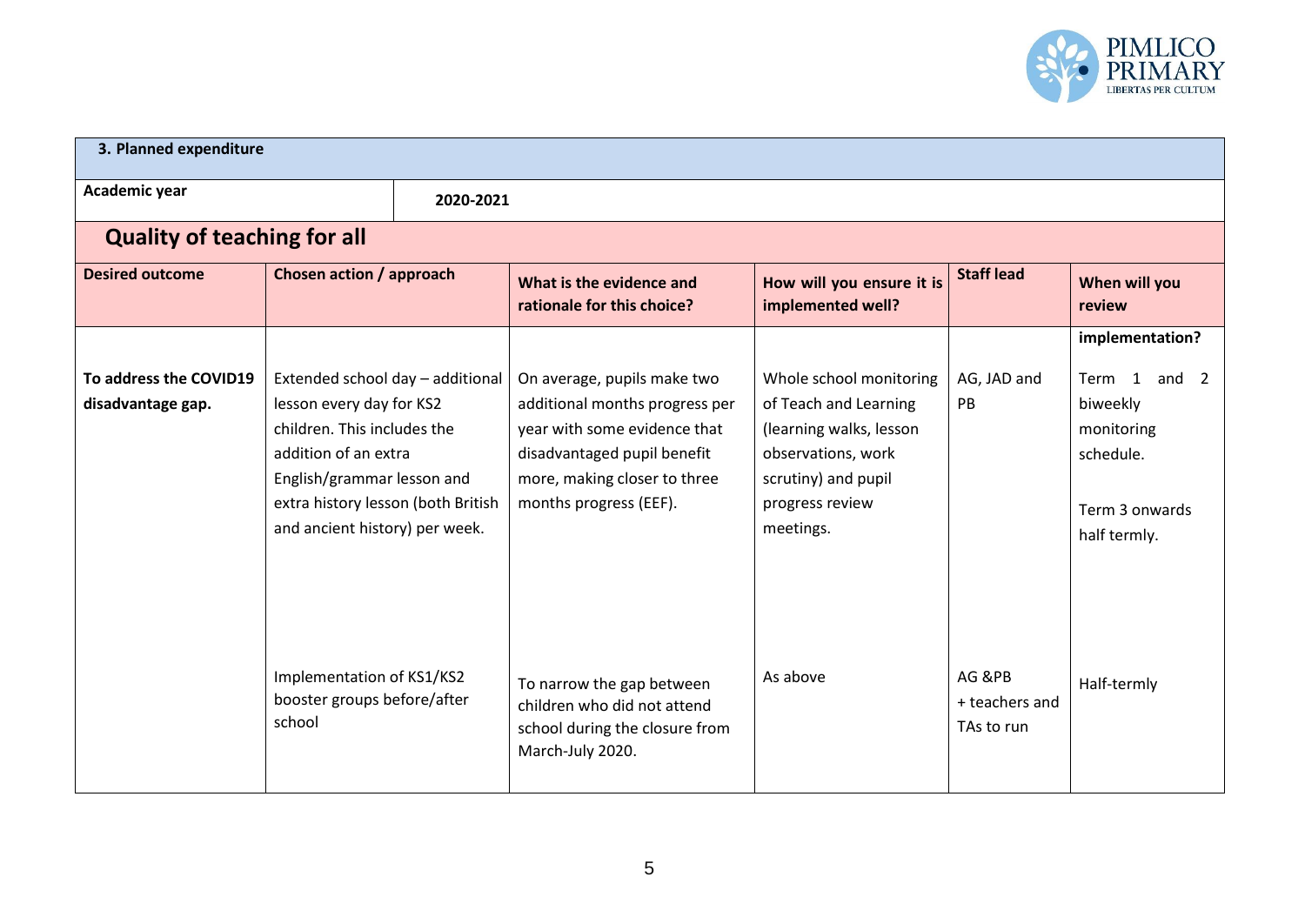

| At KS1 and KS2, to     | Implementation of targeted       | Regular assessment of student     | As above                 | AG, JAD & PB | Half-termly |
|------------------------|----------------------------------|-----------------------------------|--------------------------|--------------|-------------|
|                        |                                  |                                   |                          |              |             |
| improve the attainment | interventions across KS1 and     | progress clearly identifies which |                          | HW KS1       |             |
| of PPG students in     | KS2.                             | students will benefit from        |                          |              |             |
| reading, writing and   |                                  | targeted interventions in order   |                          |              |             |
| maths, narrowing the   |                                  | to maximise their progress.       | Observations of          |              |             |
| gap between PPG and    | Small group teaching using our   |                                   | interventions and review |              |             |
| non PPG students.      | teachers cover supervisor, SCITT |                                   | of pupil progress.       |              |             |
|                        | students and TAs.                |                                   |                          |              |             |
|                        |                                  |                                   |                          |              |             |
|                        |                                  |                                   |                          |              |             |
|                        | KS2 teachers to use one of their |                                   |                          |              |             |
|                        | 9 PPA slots to complete weekly   |                                   |                          |              |             |
|                        | interventions.                   |                                   |                          |              |             |
|                        |                                  |                                   |                          |              |             |
|                        |                                  |                                   |                          |              |             |
|                        | Pupil Premium children           |                                   |                          |              |             |
|                        | highlighted in half-termly pupil |                                   |                          |              |             |
|                        | progress meetings and            |                                   |                          |              |             |
|                        |                                  |                                   |                          |              |             |
|                        | performance management           |                                   |                          |              |             |
|                        | meetings with teachers.          |                                   |                          |              |             |
|                        |                                  |                                   |                          |              |             |
|                        |                                  |                                   |                          |              |             |
|                        |                                  |                                   |                          |              |             |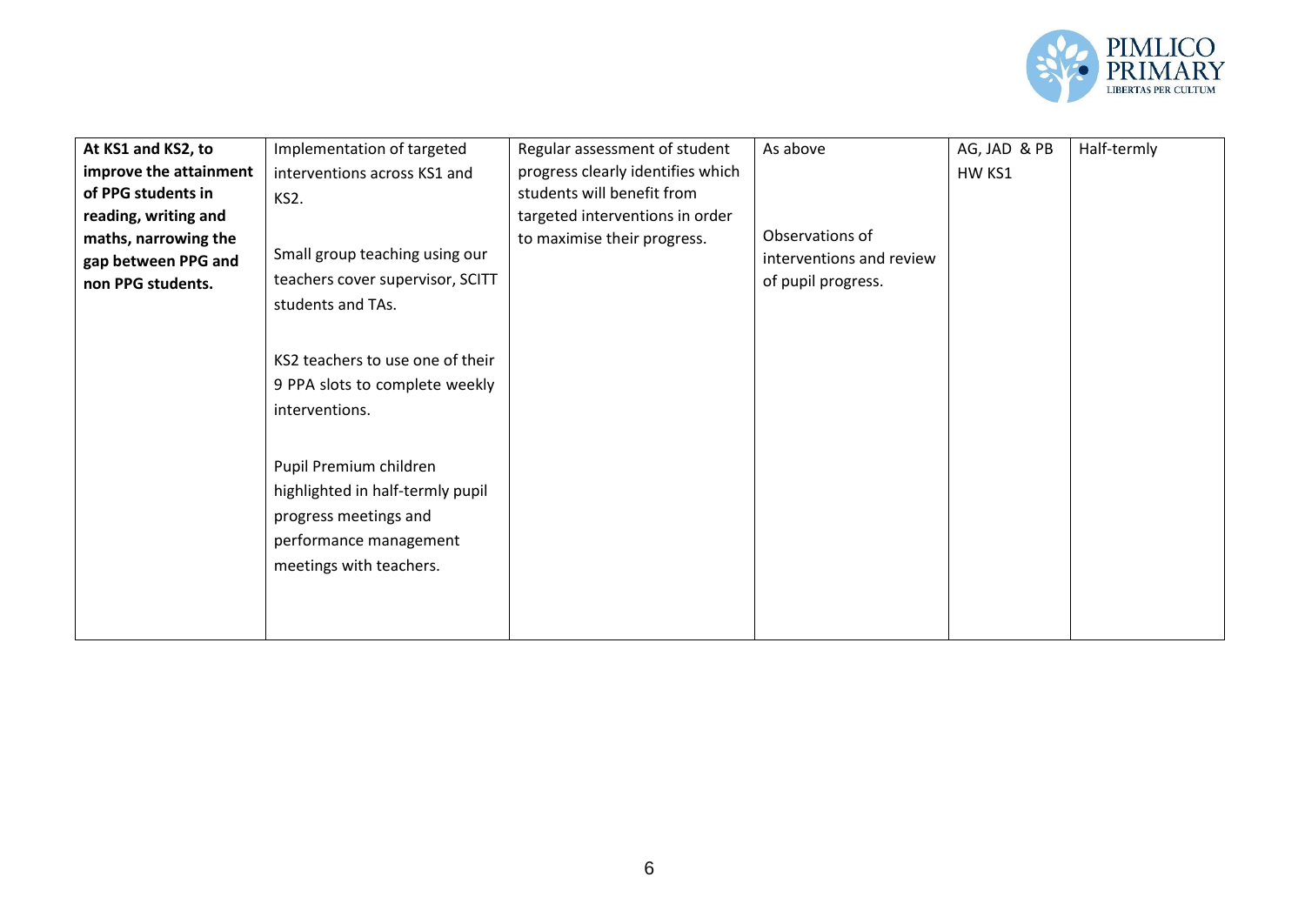

| At KS2, to improve the  | KS2 maths interventions for Y6.                                               | Small group tuition has been                                                                                                                                                  | Observations of                                        | AG, JBA & PB                             | Half-termly |
|-------------------------|-------------------------------------------------------------------------------|-------------------------------------------------------------------------------------------------------------------------------------------------------------------------------|--------------------------------------------------------|------------------------------------------|-------------|
| progress of PPG         | Focus on arithmetic and number                                                | shown to add +4 months                                                                                                                                                        | interventions and review                               |                                          |             |
| students in maths, with | understanding.                                                                | progress to students' number                                                                                                                                                  | of pupil progress.                                     |                                          |             |
| a focus on Y6.          | KS2 maths intervention for Y5.<br>Focus on number sense and<br>understanding. | skills.<br>Regular assessment of student<br>progress clearly identifies which<br>students will benefit from<br>targeted interventions in order<br>to maximise their progress. | Monitoring of books with<br>a particular focus on PPG. | TA/HLTA<br>support with<br>interventions |             |

| At KS1, to improve the<br>progress and attainment | The implementation of writing<br>interventions during KS1                                                   | Small group tuition has been<br>shown to add +4 months                                                                                                             | As above | HW/EY   | Half-termly |
|---------------------------------------------------|-------------------------------------------------------------------------------------------------------------|--------------------------------------------------------------------------------------------------------------------------------------------------------------------|----------|---------|-------------|
| of PPG students in<br>writing                     | intervention slots                                                                                          | progress to students' number<br>skills.                                                                                                                            |          | AG & PB |             |
|                                                   | In-class support given by cover                                                                             |                                                                                                                                                                    |          |         |             |
|                                                   | supervisor.<br>Colourful semantics intervention<br>carried out on a weekly basis<br>with targeted children. | Regular assessment of student<br>progress clearly identifies which<br>students will benefit from<br>targeted interventions in order<br>to maximise their progress. |          |         |             |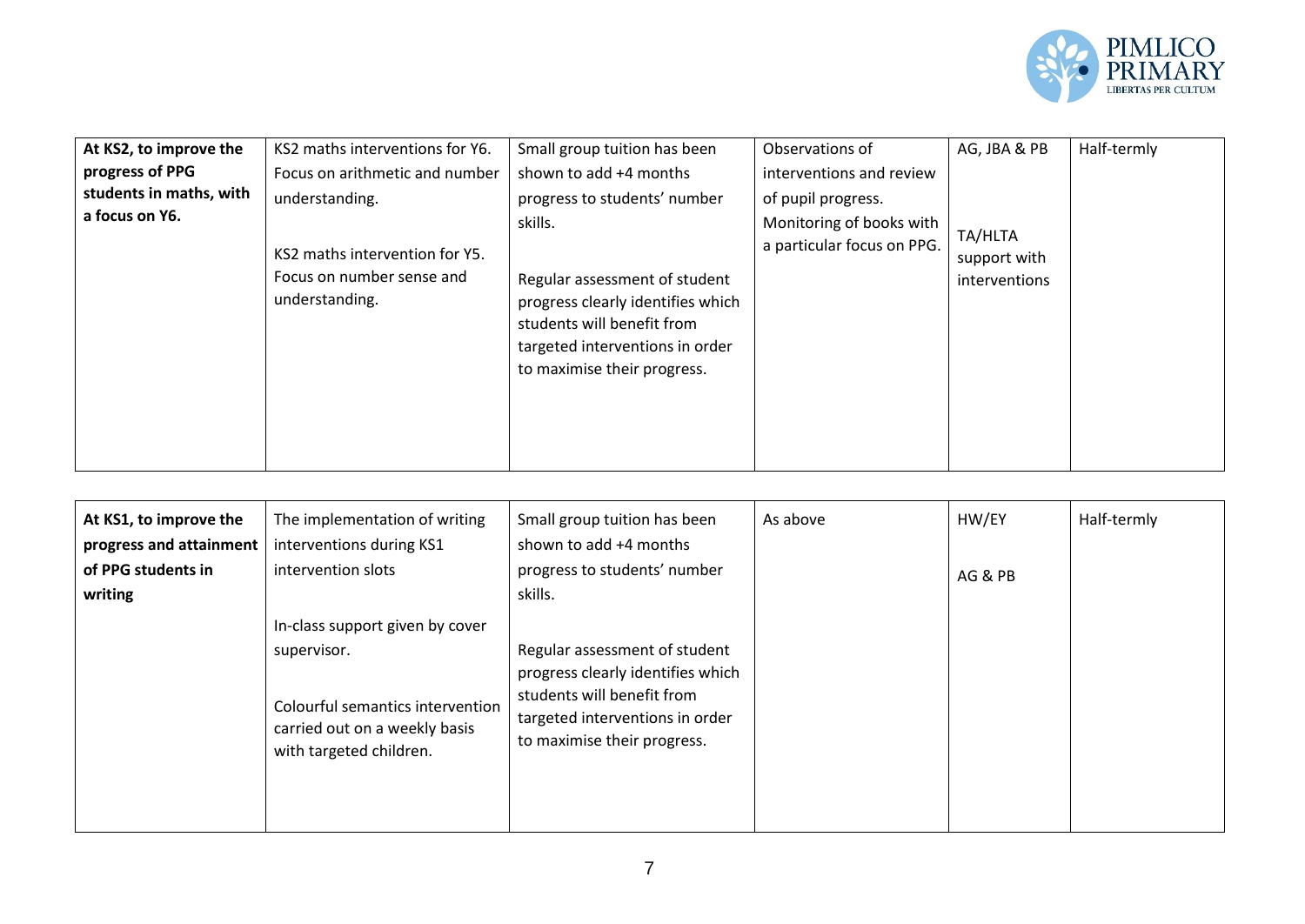

| <b>Other approaches</b>                                                                          |                                                                                                                                                                                                                                                                                                                     |                                                                                                                                                                                                                                 |                                                                                                         |                   |                                                 |  |  |  |  |
|--------------------------------------------------------------------------------------------------|---------------------------------------------------------------------------------------------------------------------------------------------------------------------------------------------------------------------------------------------------------------------------------------------------------------------|---------------------------------------------------------------------------------------------------------------------------------------------------------------------------------------------------------------------------------|---------------------------------------------------------------------------------------------------------|-------------------|-------------------------------------------------|--|--|--|--|
| <b>Desired outcome</b>                                                                           | Chosen action / approach                                                                                                                                                                                                                                                                                            | What is the evidence and<br>rationale for this choice?                                                                                                                                                                          | How will you ensure it is<br>implemented well?                                                          | <b>Staff lead</b> | When will you<br>review                         |  |  |  |  |
| To improve the overall<br>attendance, punctuality<br>and persistent absence<br>for PPG children. | Implementation of an attendance<br>policy to be shared with all<br>parents and care givers.<br>Programme of pastoral support<br>to work with targeted families.<br>Free breakfast club and<br>afterschool care places for<br>targeted children<br>Half-termly link meeting with the<br>Westminster attendance team. | DfE research from 2016 found<br>that the higher the overall<br>absence rate, the lower the likely<br>level of attainment at the end of<br>KS2. Pupils with no absence are<br>1.3x more likely to achieve end of<br>KS2 targets. | Regular reviews of the<br>attendance figures and<br>implementation of parent<br>meetings with AG or PB. | AG, PB & SC       | Attendance reviews<br>to happen half<br>termly. |  |  |  |  |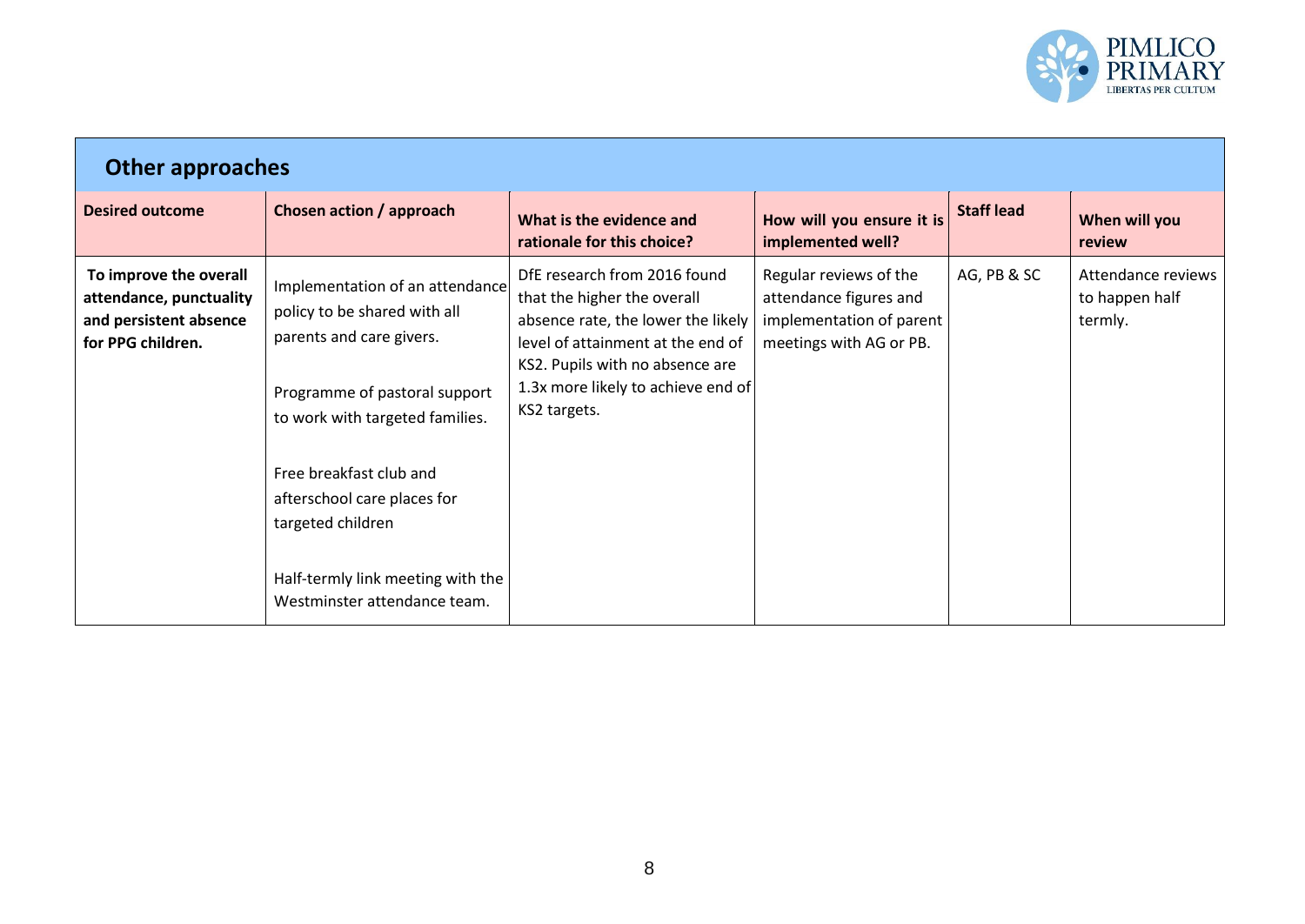

| Subsidised school trips and clubs<br>The impact of arts and sports<br>Uptake of trips and clubs<br>AG, PB & MLN<br><b>Ensure PPG children</b><br>for families in receipt of PP. This<br>offered will be monitored.<br>attend curriculum<br>participation on academic<br>will include our residential trips<br>Parents/carers specifically<br>enrichment trips and<br>learning appears to be positive<br>to Aberdovey and Sayers Croft.<br>invited to take up these<br>clubs<br>with improved outcomes<br>identified in core subjects and<br>opportunities for their<br>children.<br>greater effects for younger<br>learners and disadvantaged<br>Funded before and after-school<br>pupils. (EEF)<br>care places.<br>Music Junction-15 allocated<br>places all for PPG children.<br>Westminster platform - x2 PPG<br>Year 5 pupils. | Termly |
|------------------------------------------------------------------------------------------------------------------------------------------------------------------------------------------------------------------------------------------------------------------------------------------------------------------------------------------------------------------------------------------------------------------------------------------------------------------------------------------------------------------------------------------------------------------------------------------------------------------------------------------------------------------------------------------------------------------------------------------------------------------------------------------------------------------------------------|--------|
|------------------------------------------------------------------------------------------------------------------------------------------------------------------------------------------------------------------------------------------------------------------------------------------------------------------------------------------------------------------------------------------------------------------------------------------------------------------------------------------------------------------------------------------------------------------------------------------------------------------------------------------------------------------------------------------------------------------------------------------------------------------------------------------------------------------------------------|--------|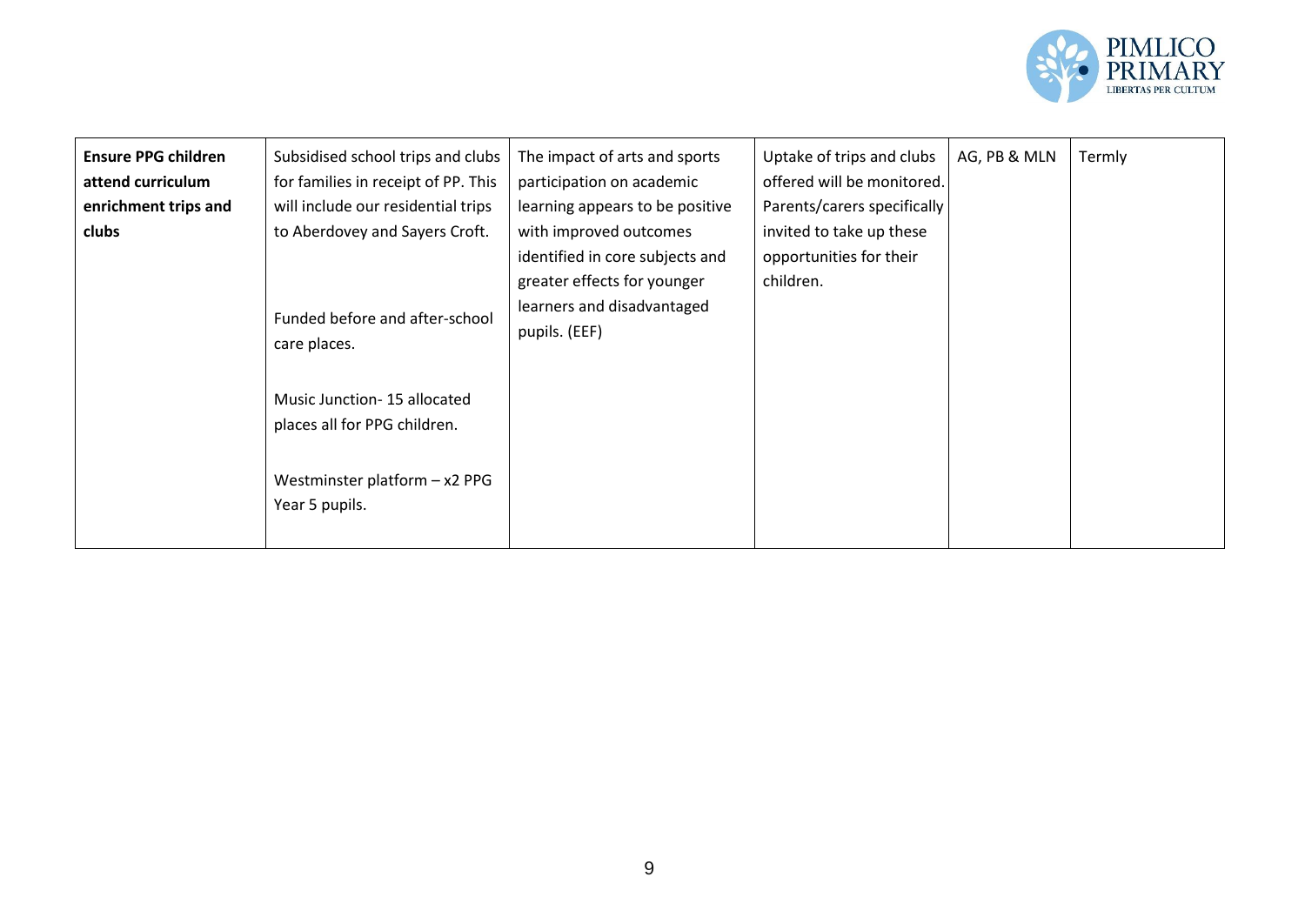

| All children eligible for<br>In school counselling and<br>pupil premium will be<br>therapeutic work provided by<br>settled and secure in<br>Anna Freud Centre (1/2 day p/w),<br>school, they will have<br>MIND outreach support (1/2 day<br>their emotional needs<br>p/w), speech and language<br>met and will be happy<br>therapist (1 day $p/w$ ) and<br>and ready to engage<br>educational psychologist (9 days<br>p/a)<br>Lunch time peer group<br>interventions to develop social<br>skills | We recognise the importance of<br>mental health support in light of<br>the proposals from the 2019<br>Green Paper on Mental Health.<br>On average, social and<br>emotional learning interventions<br>have an identifiable and valuable<br>impact on attitudes to learning<br>and social relationships in<br>school. They have an average<br>overall impact of 4 months'<br>additional progress on<br>attainment. (EEF)<br>Behaviour interventions can<br>produce moderate improvements<br>in academic performance along<br>with a decrease in problematic | Anna Freud reports.<br>Monthly meetings with<br>therapists from both<br>services.<br>Review of attendance and<br>behaviour data.<br>Learning walks and whole<br>school monitoring. | PB & DF<br>AG & JAD/PB | Half termly |
|--------------------------------------------------------------------------------------------------------------------------------------------------------------------------------------------------------------------------------------------------------------------------------------------------------------------------------------------------------------------------------------------------------------------------------------------------------------------------------------------------|-----------------------------------------------------------------------------------------------------------------------------------------------------------------------------------------------------------------------------------------------------------------------------------------------------------------------------------------------------------------------------------------------------------------------------------------------------------------------------------------------------------------------------------------------------------|------------------------------------------------------------------------------------------------------------------------------------------------------------------------------------|------------------------|-------------|
|--------------------------------------------------------------------------------------------------------------------------------------------------------------------------------------------------------------------------------------------------------------------------------------------------------------------------------------------------------------------------------------------------------------------------------------------------------------------------------------------------|-----------------------------------------------------------------------------------------------------------------------------------------------------------------------------------------------------------------------------------------------------------------------------------------------------------------------------------------------------------------------------------------------------------------------------------------------------------------------------------------------------------------------------------------------------------|------------------------------------------------------------------------------------------------------------------------------------------------------------------------------------|------------------------|-------------|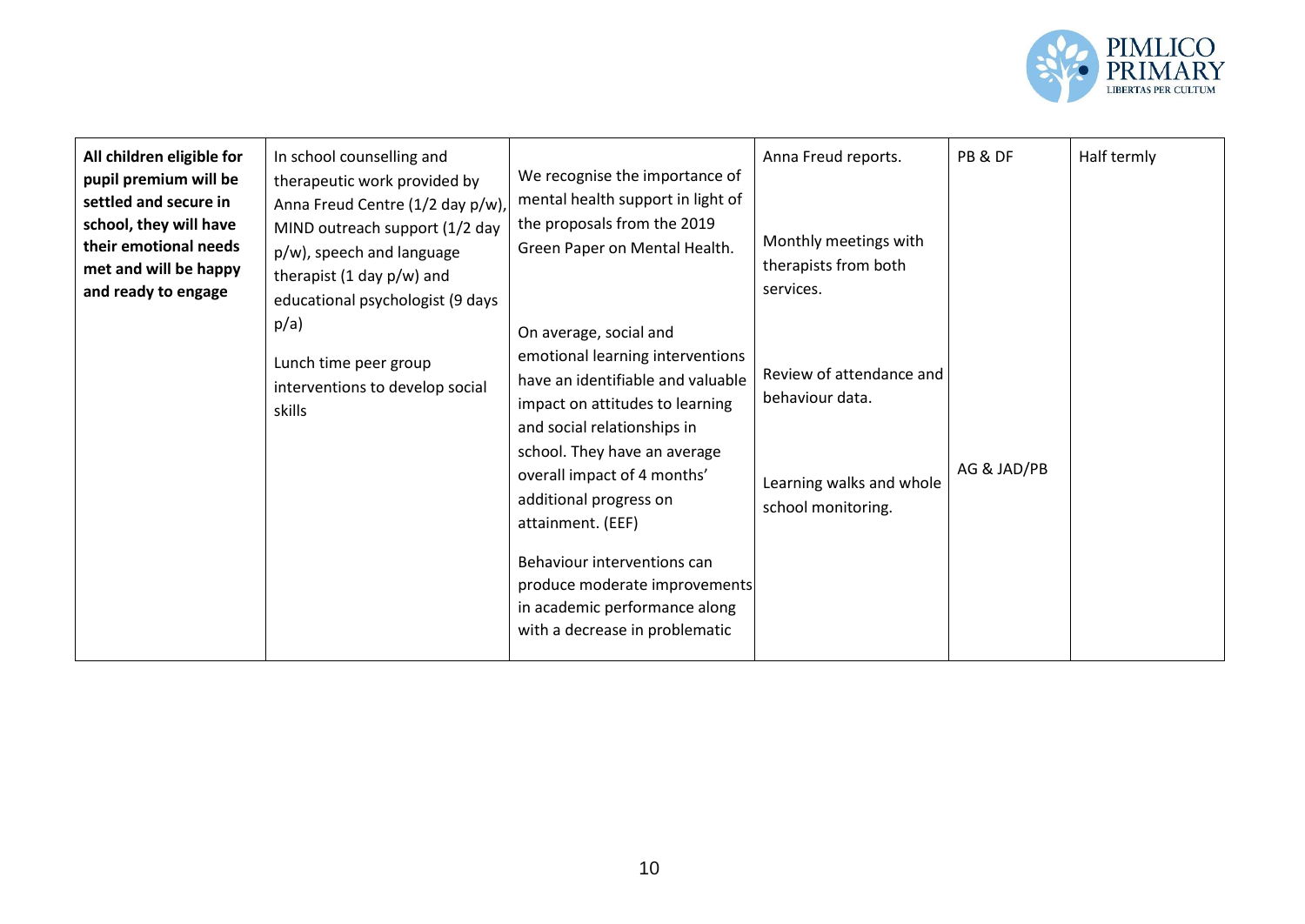

| <b>Review of expenditure</b>                                                          |                                                                                                                       |                                                                                                                                                                                                                                                                                  |                         |                                                         |                                                                                                                                                                                                                                                                                                                                                                                             |
|---------------------------------------------------------------------------------------|-----------------------------------------------------------------------------------------------------------------------|----------------------------------------------------------------------------------------------------------------------------------------------------------------------------------------------------------------------------------------------------------------------------------|-------------------------|---------------------------------------------------------|---------------------------------------------------------------------------------------------------------------------------------------------------------------------------------------------------------------------------------------------------------------------------------------------------------------------------------------------------------------------------------------------|
| Academic year                                                                         | 2019-20                                                                                                               | <b>Total Pupils: 275</b>                                                                                                                                                                                                                                                         | PPG Eligible Pupils: 85 |                                                         | Total PPG Budget: £108,000                                                                                                                                                                                                                                                                                                                                                                  |
|                                                                                       | i. Quality of teaching for all and Targeted Support                                                                   |                                                                                                                                                                                                                                                                                  |                         |                                                         |                                                                                                                                                                                                                                                                                                                                                                                             |
| <b>Desired outcome</b>                                                                | Chosen action / approach                                                                                              | <b>Estimated impact:</b>                                                                                                                                                                                                                                                         |                         | <b>Lessons learned</b>                                  |                                                                                                                                                                                                                                                                                                                                                                                             |
| <b>Higher rates of</b><br>progress in reading<br>across KS1 and KS2<br>for PPG pupils | Workshops for parents<br>Beanstalk, Penguin adults and<br>volunteers to read with targeted pupil<br>premium children. | In both KS1 and KS2 there was a higher rate of<br>progress in reading for PPG students compared to<br>Non-PPG students.<br>Due to COVID-19, parent workshops only happened<br>from Term 1-3.<br>Cannot quantify numerically, but feedback at the<br>workshops was very positive. |                         | the next academic year.<br>greater depth interventions. | Strategies and support to continue to ensure that<br>the progress made in reading continues.<br>However, the focus to be moved to writing for<br>Next year, there will be a greater focus from<br>earlier in the year of pupils working below<br>expected with pupil premium, and specific PP<br>Engagement is key. Targets given need to be<br>timely and specific. Follow up regularly is |
|                                                                                       | Monitoring of Guided Reading and<br>reading records.                                                                  |                                                                                                                                                                                                                                                                                  |                         | essential.                                              | We need to improve the attendance at<br>workshops to ensure the benefit for all. They will<br>be held at least two times next year, to improve<br>attendance. School to offer a crèche for parents<br>with younger children so they can attend.                                                                                                                                             |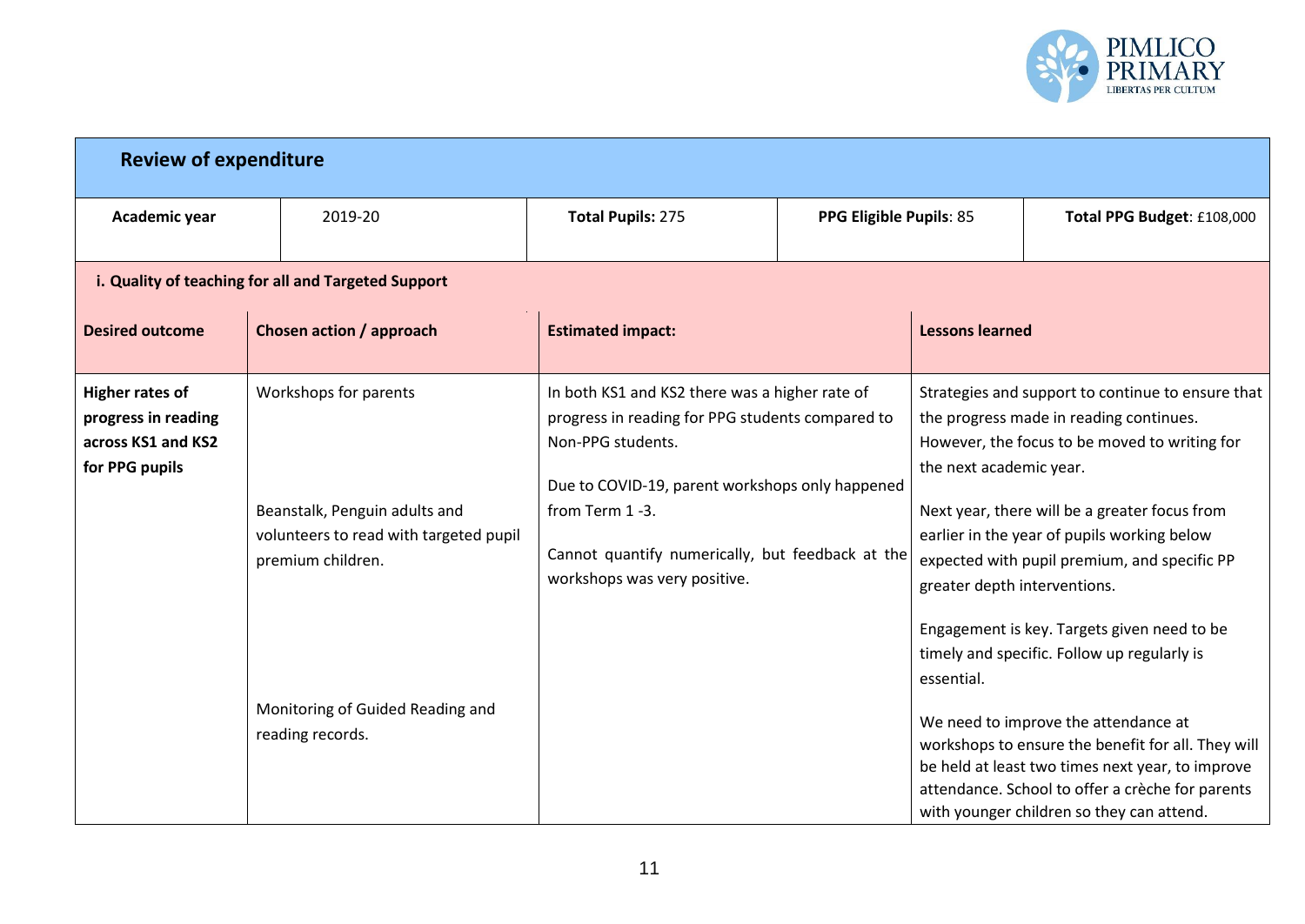

| Higher rates of<br>progress in maths<br>across KS1 and KS2<br>for PPG pupils | Implementation of Maths Mastery in 6,<br>and mentoring of new KS2 Maths<br>teacher (HS).<br>Maths with Parents in Years 1 and 2 | In KS1, there was a higher rate of attainment and<br>progress made by PPG compared to non-PPG<br>students. However, in KS2, non-PPG students<br>outperformed the PPG students with both their<br>attainment and progress made. | Focus on KS2 Maths attainment and and<br>progress. |
|------------------------------------------------------------------------------|---------------------------------------------------------------------------------------------------------------------------------|--------------------------------------------------------------------------------------------------------------------------------------------------------------------------------------------------------------------------------|----------------------------------------------------|
|                                                                              | for homework<br>Mathletics subscription                                                                                         | Mathletics and Maths with parents were useful<br>tools both during the start of the year and during<br>school closure.                                                                                                         | To continue in to next academic year.              |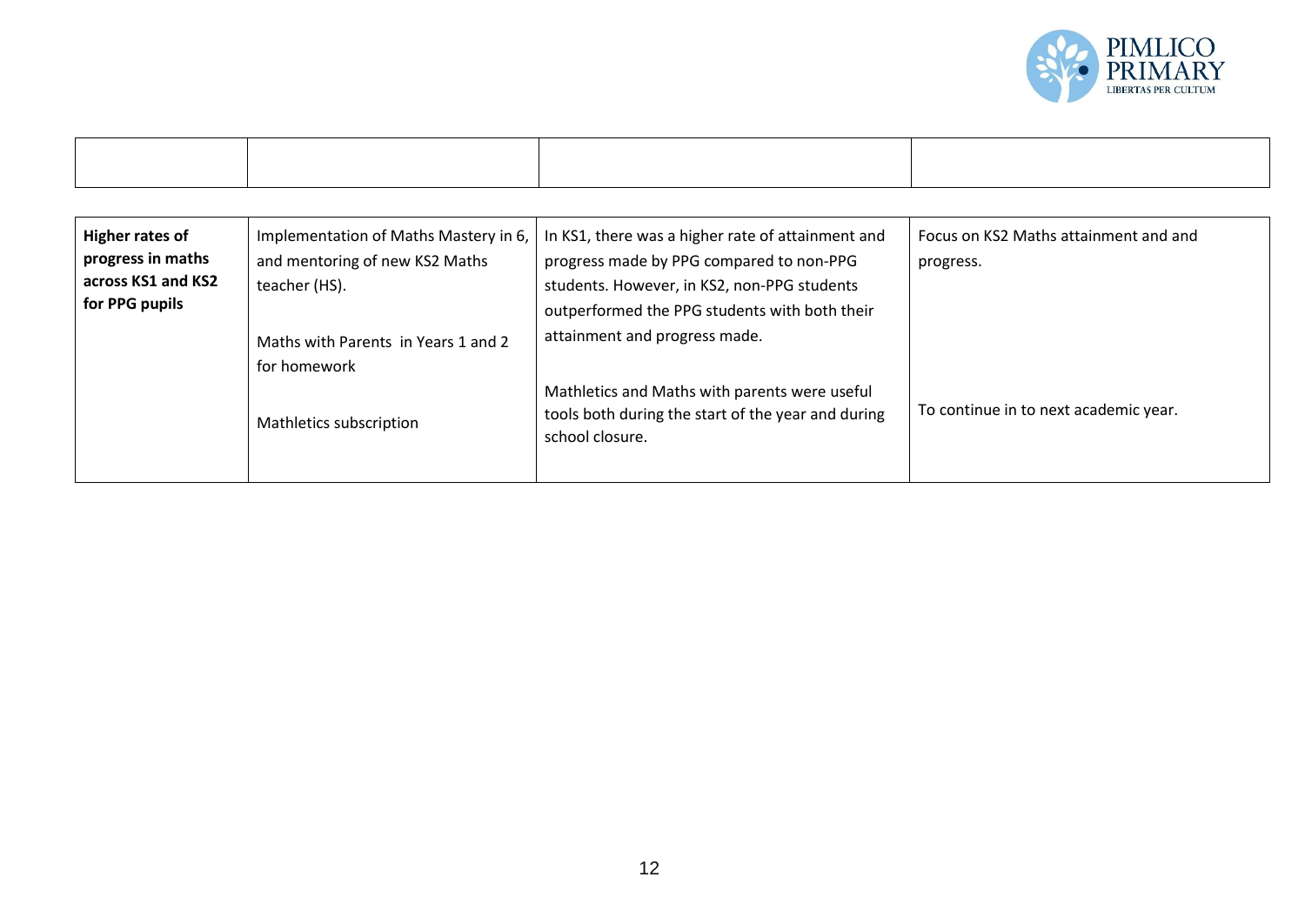

| <b>Ensure high rates of</b><br>achievement and<br>parity between<br>PPG/Non PPG eligible<br>pupils at KS1 and KS2 | Small group teaching using additional<br>intervention teacher, SENDCo and TAs.<br>Year Group TA to be used to support<br>PP children in lessons, and at least one<br>scheduled intervention weekly.                                | In KS2, PPG attainment was higher than national<br>but lower than non-PPG students. However, the<br>data shows that all progress was positive if not at<br>the same standard as non-PPG students in all<br>subjects. | Focus on KS2 Maths attainment and progress<br>next.<br>Continuation of small intervention booster<br>groups including before school sessions.                                                                                                                                                                   |
|-------------------------------------------------------------------------------------------------------------------|------------------------------------------------------------------------------------------------------------------------------------------------------------------------------------------------------------------------------------|----------------------------------------------------------------------------------------------------------------------------------------------------------------------------------------------------------------------|-----------------------------------------------------------------------------------------------------------------------------------------------------------------------------------------------------------------------------------------------------------------------------------------------------------------|
|                                                                                                                   | Pupil Premium children highlighted in<br>half-termly pupil progress, support<br>staff meetings and on class venn<br>diagrams.<br>Progress of Pupil Premium children to<br>be highlighted in performance<br>management of teachers. | In KS1, the attainment of PPG students was higher<br>than of non-PPG except for writing and when<br>totalling reading, writing and maths. The same for<br>progress made.                                             | Context lists to be given to all staff at the<br>beginning of the year to highlight PPG children.<br>Continuation of highlighting these children during<br>pupil progress meetings and performance<br>management meetings.<br>During the extended day timetable, staff will be<br>allocated intervention slots. |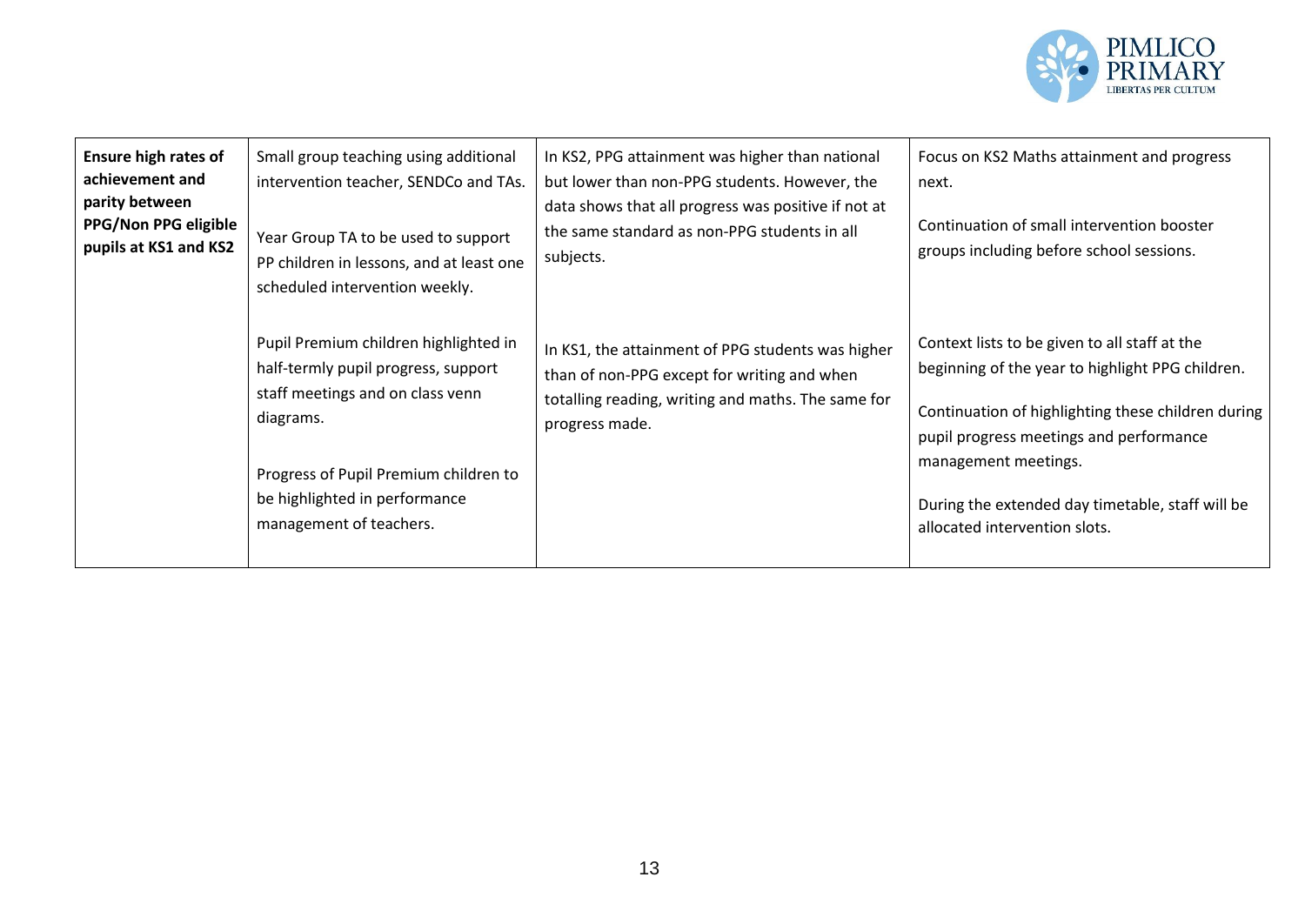

| All children eligible<br>for pupil premium<br>with SEND will make<br>expected progress in<br>reading, writing and<br>maths with<br>particularly focus on<br>Y6. | SENDCo to have 2 days allocated to<br>support in class and monitor<br>interventions, with a focus on children<br>in receipt of pupil premium.<br>Year group TAs to support, and deliver<br>interventions to children including<br>those with SEND. | By the end of KS2, (2 children) made accelerated<br>progress in reading, writing and maths but did not<br>reach end of KS2 targets. | SENDCo to be supported by a deputy SENDCo as<br>the role changes to Deputy Head (pastoral) &<br>SENDCo. Therefore, there will be no allocated<br>time for SENDCo to support in the class.<br>The appointment of a cover supervisor will enable<br>there to be more in-class and intervention<br>support for teachers. |
|-----------------------------------------------------------------------------------------------------------------------------------------------------------------|----------------------------------------------------------------------------------------------------------------------------------------------------------------------------------------------------------------------------------------------------|-------------------------------------------------------------------------------------------------------------------------------------|-----------------------------------------------------------------------------------------------------------------------------------------------------------------------------------------------------------------------------------------------------------------------------------------------------------------------|
|                                                                                                                                                                 | Speech and Language provision                                                                                                                                                                                                                      |                                                                                                                                     | Speech and language support will continue with 1<br>day per week.                                                                                                                                                                                                                                                     |
|                                                                                                                                                                 |                                                                                                                                                                                                                                                    |                                                                                                                                     |                                                                                                                                                                                                                                                                                                                       |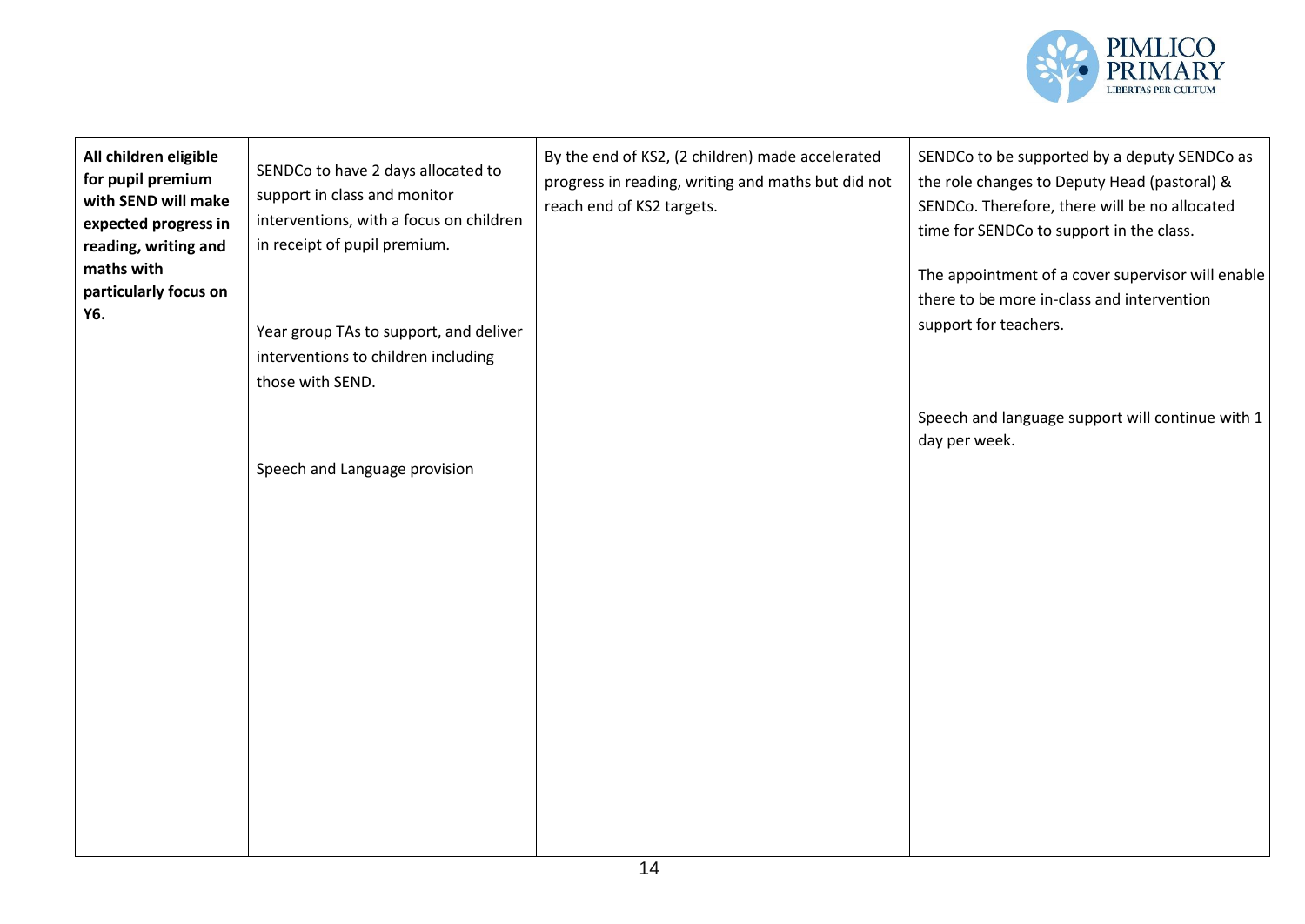

| ii. Pastoral Care                                                                    |                                                                                                                                                                                                                                                                                                                                                                                                 |                                                                                                                                                                                                                                                                                                                                                                                                                                                                            |                        |  |
|--------------------------------------------------------------------------------------|-------------------------------------------------------------------------------------------------------------------------------------------------------------------------------------------------------------------------------------------------------------------------------------------------------------------------------------------------------------------------------------------------|----------------------------------------------------------------------------------------------------------------------------------------------------------------------------------------------------------------------------------------------------------------------------------------------------------------------------------------------------------------------------------------------------------------------------------------------------------------------------|------------------------|--|
| <b>Desired outcome</b>                                                               | Chosen action / approach                                                                                                                                                                                                                                                                                                                                                                        | <b>Estimated impact:</b>                                                                                                                                                                                                                                                                                                                                                                                                                                                   | <b>Lessons learned</b> |  |
| <b>Ensure good</b><br>attendance from PPG<br>children                                | Breakfast Club at 8am offered free for<br>identified pupils and families. If<br>needed, headteacher will offer<br>subsidised after-school care for<br>identified pupils and families. PP<br>children can attend a free after-school<br>club.<br>Meetings every Monday morning with<br>the headteacher/deputy headteacher<br>regarding attendance for those<br>identified as over the threshold. | All children at school had healthy snacks at<br>breaktime and before school through Magic<br>Breakfast provision.<br>Free places were provided for children at both<br>breakfast club and after-school club during school<br>time. Places in our key worker provision was given<br>to any PPG children that required it to support<br>Parent meetings enabled us to identify what<br>support parents needed. Cases identified for<br>further support from SS including EH. | Will be continued.     |  |
| To support identified<br>children with social,<br>emotion behavioural<br>development | Half a day of therapeutic support from<br>a therapist from the Anna Freud<br>Centre. Supporting both pupils, their<br>families and staff.                                                                                                                                                                                                                                                       | SDQ reports from Anna Freud have shown that the<br>therapeutic support has had positive implications<br>for children both in and out of school. Parents fed<br>back about the importance of the continuation of<br>support during the school-closure and how<br>impactful this was to their child's mental health.                                                                                                                                                         | Will be continued.     |  |